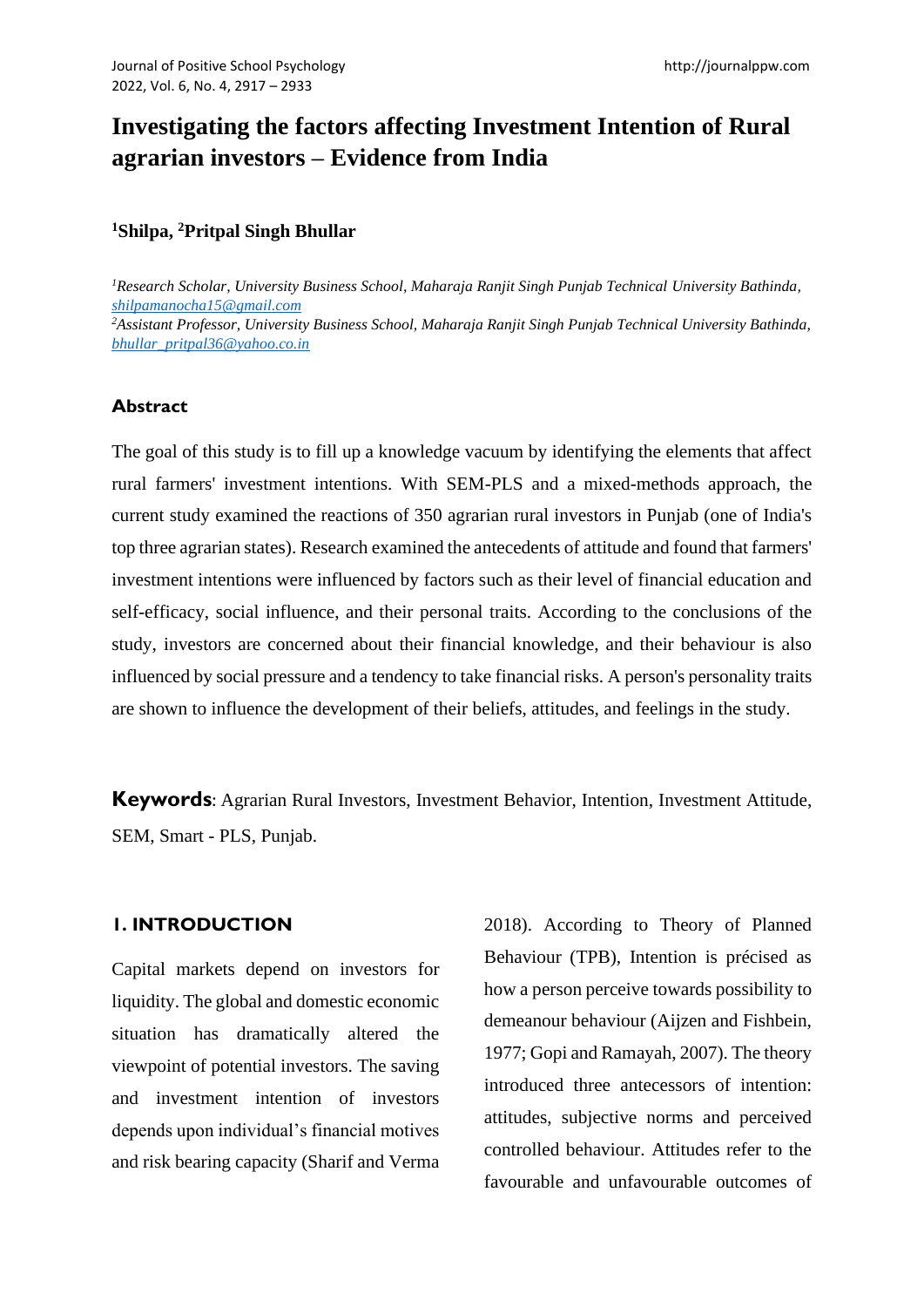making an investment decision. Subjective norms refer to the social influence of an individual's environment that affects their investment decision making and the perceived control behaviour can be defined as the supposition that a person is confident about his competence to perform given behaviour. According to a World Bank data, agriculture supports the livelihoods of 26.73 percent of the world's rural population. Gasti (2017) asserts that rural households don't put aside money for their old age requirements and for any unforeseen expenses. Over time, two distinct groups of rural investors have evolved based on their source of income generation:

a) Rural agrarian investors (Rural farmers whose only income came from agriculture productions and its sales.

b) Rural non -agrarian investors (Rural farmers whose majorly income came from sources other than agriculture like own business, government, and private jobs etc.).

The main distinction between these two rural investment classes is where their revenue originates and how sensitive it is. Agriculture-based production that is vulnerable to unforeseeable weather circumstances is what comprises of only source of income for first-class investors. People in the second category derived their income from various other means that were less volatile or more stable such government and private jobs, as well as business and other companies. The earnings of rural agrarian investors (first category) come from the production and sale of agricultural products. Natural calamities such as floods, inconsistent rainfall, and various crop disease cause unstable agricultural income for rural. Due to the critical nature of these rural residents' financial decisions, it is worthwhile to investigate their savings and investment behaviours.If investors in this area are successful in identifying a financial product that meets their customized requirements, the country's financial markets will reap significant benefits. The vast majority of the world's agricultural population is completely unaware of the existence of agricultural financial products(Gopi & Ramayah, 2007). The plethora of research have been conducted to ascertain how investors in urban and rural areas view different investment opportunities (Naveed et al., 2020; Deb and Singh, 2018; Sharif and Verma 2018) and the factors that affect them towards investment in terms of awareness level, demographic factors etc. (Ghodake and Khedkar, 2020; Senthilkumar, 2017). Little or no research has been done on the investment perception of the first category of rural investors (rural individuals whose only source of income is from sales of agriculture production).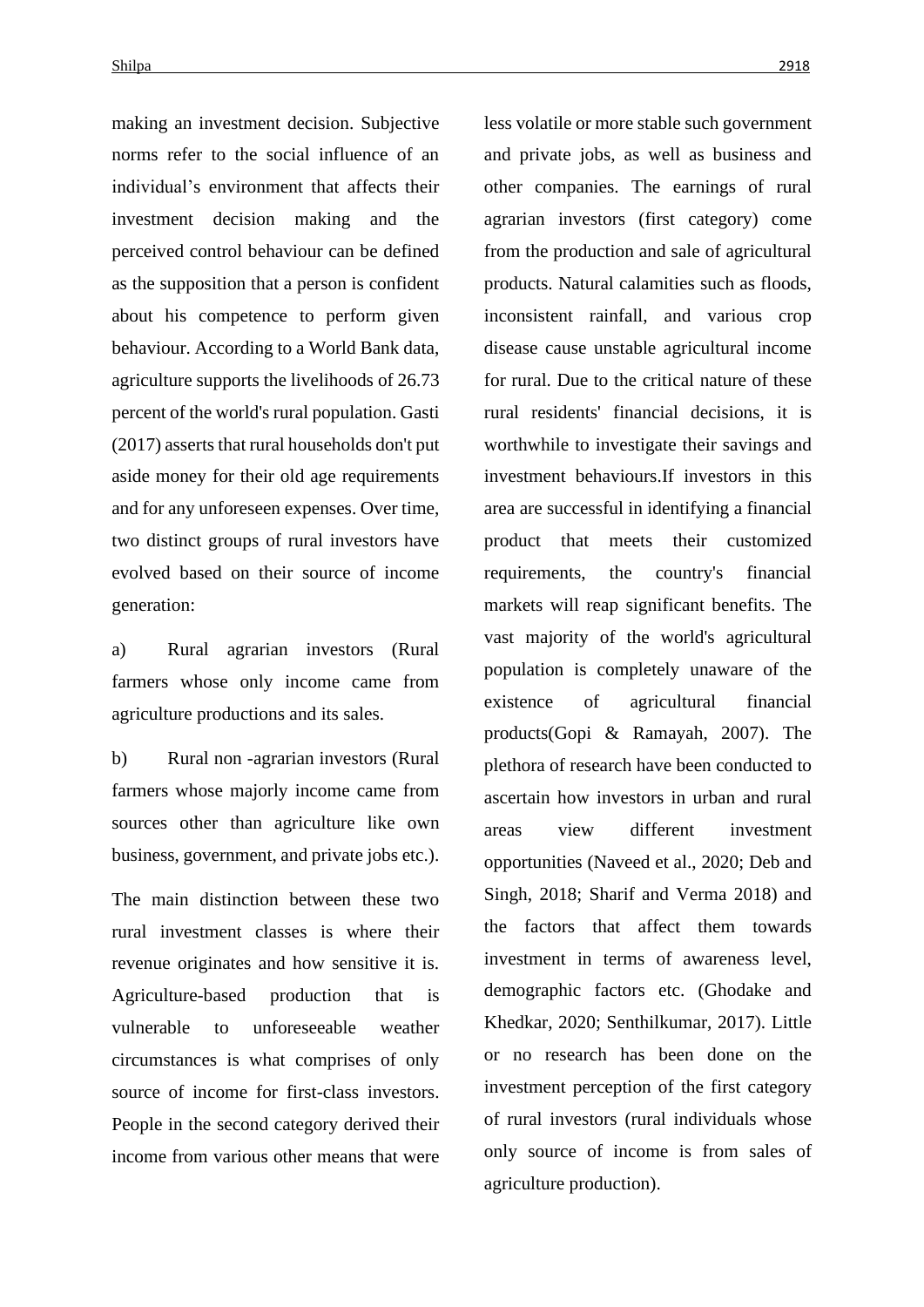The current study tries to fill this gap in the literature by investigating the factors that influence the agrarian rural investors' perception and choice of investment optionswhich is remain untouched by the academic and researcher fraternity till date. This study's objective is to evaluate the influences on rural people's investment decisions that rely solely on their agricultural incomes. the current study has carried out a survey of rural Punjab, a topic not previously studied and explored by the researchers. The agrarian economy of Punjab State is one of the primary reasons it was chosen for this research.Around 75% of its residents are directly reliant on agriculture. Punjab's statistical abstract for 2018-19 shows that rice (4132 kilogrammes per hectare) and wheat are the two crops with the highest yields in the province (5188 Kgs per hectare). By 2025, Punjab is expected to be one of the leading exporters of a variety of agricultural products (Latest report of ibef). Numerous academic investigations have been conducted to investigate the rural population's investment pattern in other states of India (Kumar et al., 2020; Umesha and Neelakanta 2019; Vphani Kumar, 2018).To best comprehend the local rural population, the questionnaire has been translated in both English and Punjabi languages.400 agrarian rural people has been identified and considered their response for the study. Structural Equation Modeling (SEM) with Smart PLS was devised to investigate numerous aspects that may influence the choice of various investment avenues for agricultural rural people.

The findings of the current study contribute to the existing literature by stretching the evolving aspect of literature that explores the antecedents of attitude of agrarian rural investors belongs to first category. The current study's findings are also applicable to worldwidelevel as rural people all over the world share a great deal of common challenges when it comes to their earnings, consumption, and investment decisions.The results reveal that financial literacy, financial self-efficacy, social influence and personal traits have considerable impact on the investment intention of agrarian rural investors, who are primarily employed in agricultural production. The study observed that that investors are extremely concerned about their financial literacy, and their behaviour is also further influenced by social influence and a proclivity to take financial risks.

The remaining sections of the paper are structured as follows. Section 2,exhibits the existing literature relevant to the theme of the paper. Section 3 defines the research design for conducting the study. Research analysis and interpretation of statistical outcome was explained in Section 4. Section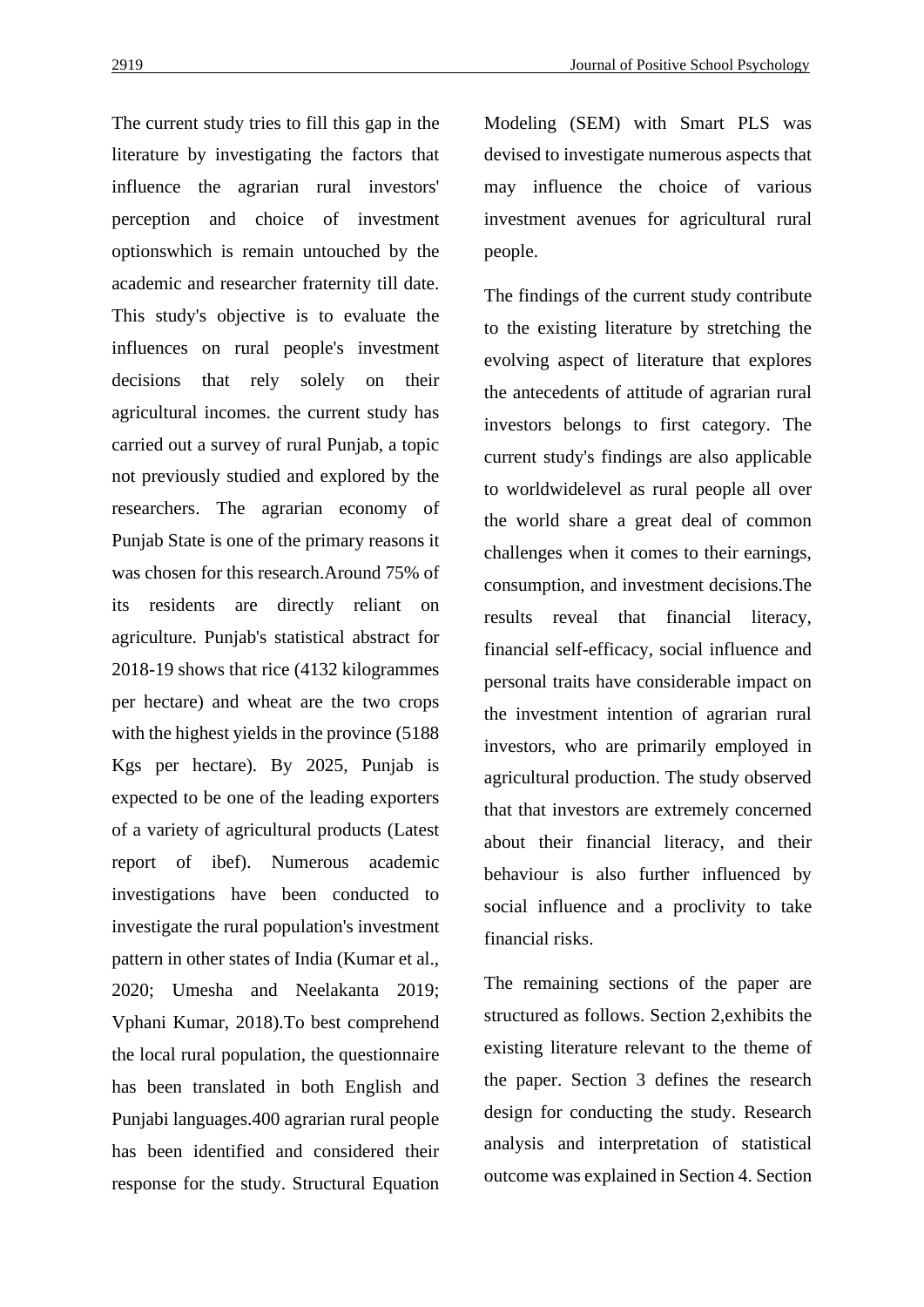5 discuss the findings of the paper. Conclusion and Implications were presented in Section 6.

### **2. Review of Literature**

This section summarises the findings of previous research studies related to the constructs infusing noteworthy influence on the investment behaviour of various categories of investors. A considerable amount of research on this topic has already been done, both theoretically and empirically.Shehata et al. (2021) evaluated the effect of the perceived risks on the probable linkagebetween financial products'knowledge andinvestment intention of potential investors inTadwul (Saudi Stock Exchange). The 400 Saudi Arabian respondents took participate in the survey and their responses were recorded. PLS-SEM was used to investigate the data. The findings of the study confirmed a significant linkage between financial knowledge and perceived risks. The results demonstrated the similar results between financial literacy and the investment intention.Nugraha & Rahadi (2021) inspected theinvestment intention variables amongIndonesian youth. The two categories of youth i.e.Idealistic and Pragmatic were investigated for analyzing the investment intention towards stock market.The study

recorded the responses of 64 youth investors and these responses were examined by employing Smart PLS. The group differences between the understudy groups were inquired through multi-group analysis.The result inferences no significant effect of the variables on the investment intention of Indonesian youth. It further supports the remarkable positive effect of financial attitude on investment intention. Zhang et al. (2020)applied the influential popular theories TPB model and the Big Five Personality in their research and observe mediation linkage between personality factors and behavioural intentions of construction workers due to the risk tendency. Rajak et al. (2020)noticed a positive association between degree of tendency towards risk and investment intention. The study was conducted on the millennials in Malacca. Fessler et al. (2020)provided the comprehensive study of links between attitude, financial knowledge, and behaviour. Survey was developed on the ground of Austrian contribution to OECD/INFE. The inferences from the study produce the evidence of a causal relationship between financial knowledge and financial behaviour. The empirical results demonstrate 13 percent contribution of financial knowledge in developing positive financial behaviour. The study concluded with developing a new instrument based on the newspaper reading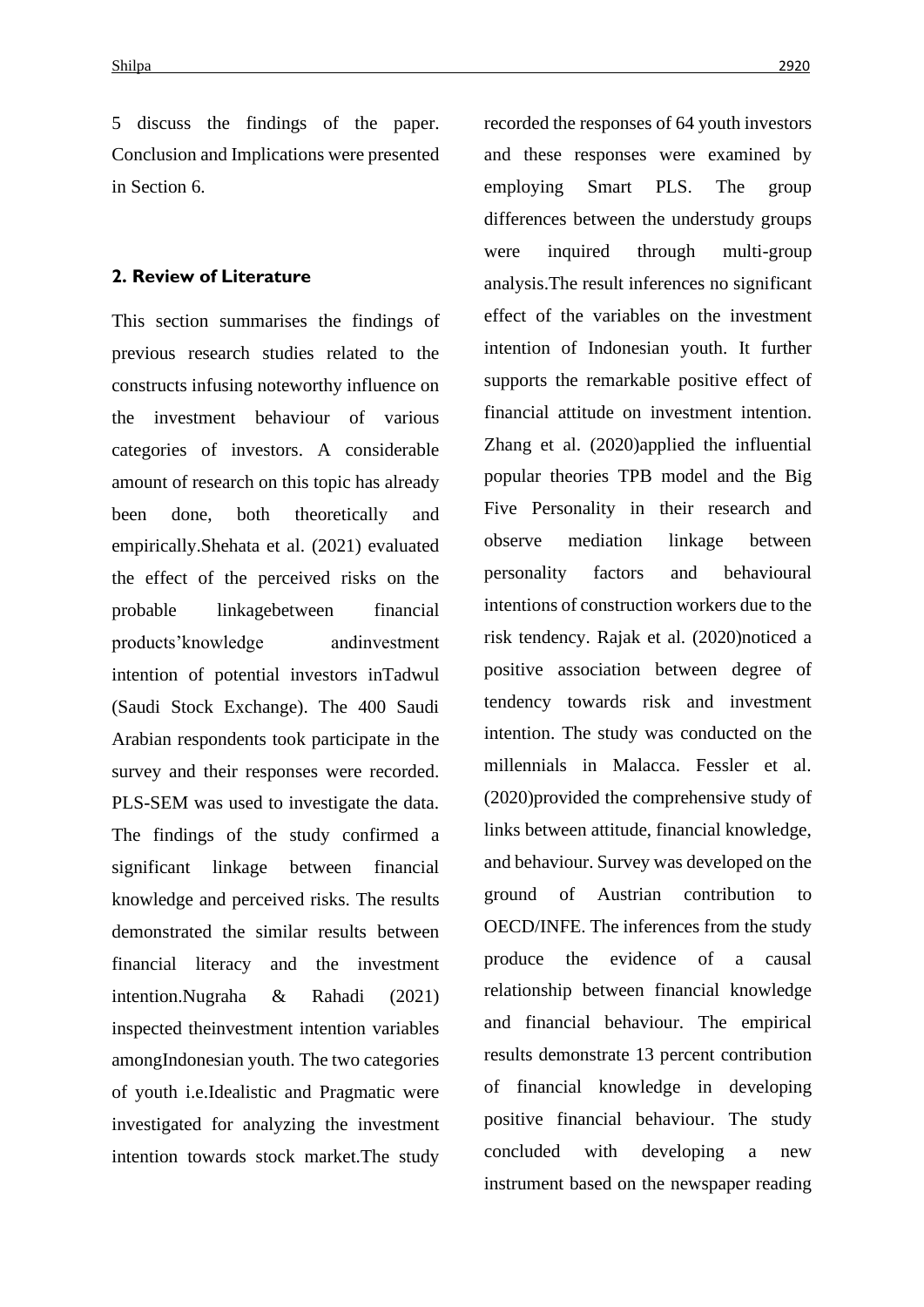habits of target respondents.Sarkar & Sahu (2018)measured the probable effect of financial awareness, demographic factors and perceived risk attitude on investment behaviour. The results reported a positive effect of understudy independent variables on the investment behaviour of stock market investors. The study observed a moderate degree of financial awareness among the investors which is further higher than social learning. Gu et al. (2018)found the existence of partial mediation role self-financial efficacy on the entrepreneurial intention. Alleyne & Tracey (2011)documented that risk propensity plays a key role of an important determinant for measuring investment intention. The study gives an evidence of non- existence relationship between predictors (attitude, subjective norms and perceived behaviour control).Nicholson et al. (2005)found a strongly positive association betweeninvestment risk propensity and personality traits while other research studies (Zuckerman and Kuhlman 2010)witness the significant effect of risk propensity on the risk behaviours of individuals investors.

Thus, based on the previous studies we propose following hypotheses as:

H1: Investment attitude will have a significant influence onInvestment Intention.

H2: Financial Risk Propensity will have a significant influence on Investment Intention.

H3: Financial planning will have a significant influence on Investment Intention.

H4:Investment intention will have a significant influence on Investment behaviour.

# **3. Research Design**

# Data collection

The convenience sampling approach was applied to identify the target samples. The desireddata for the study was collected with the help of conducting selfadministeredsurvey. Only those respondents were selected for the survey that were the residents of villages of Punjab. The questionnaires were translated into two languages (Punjabi and English) to approach more target respondents,especiallythose from no literacy knowledge of English. Furthermore, it also helps in recording the fair responses from the target respondentsin the local language. In the initial phase of survey, 540 rural respondents were contacted. Out of which 350 respondents were found agrarian rural people (whose majorly income came from agriculture) and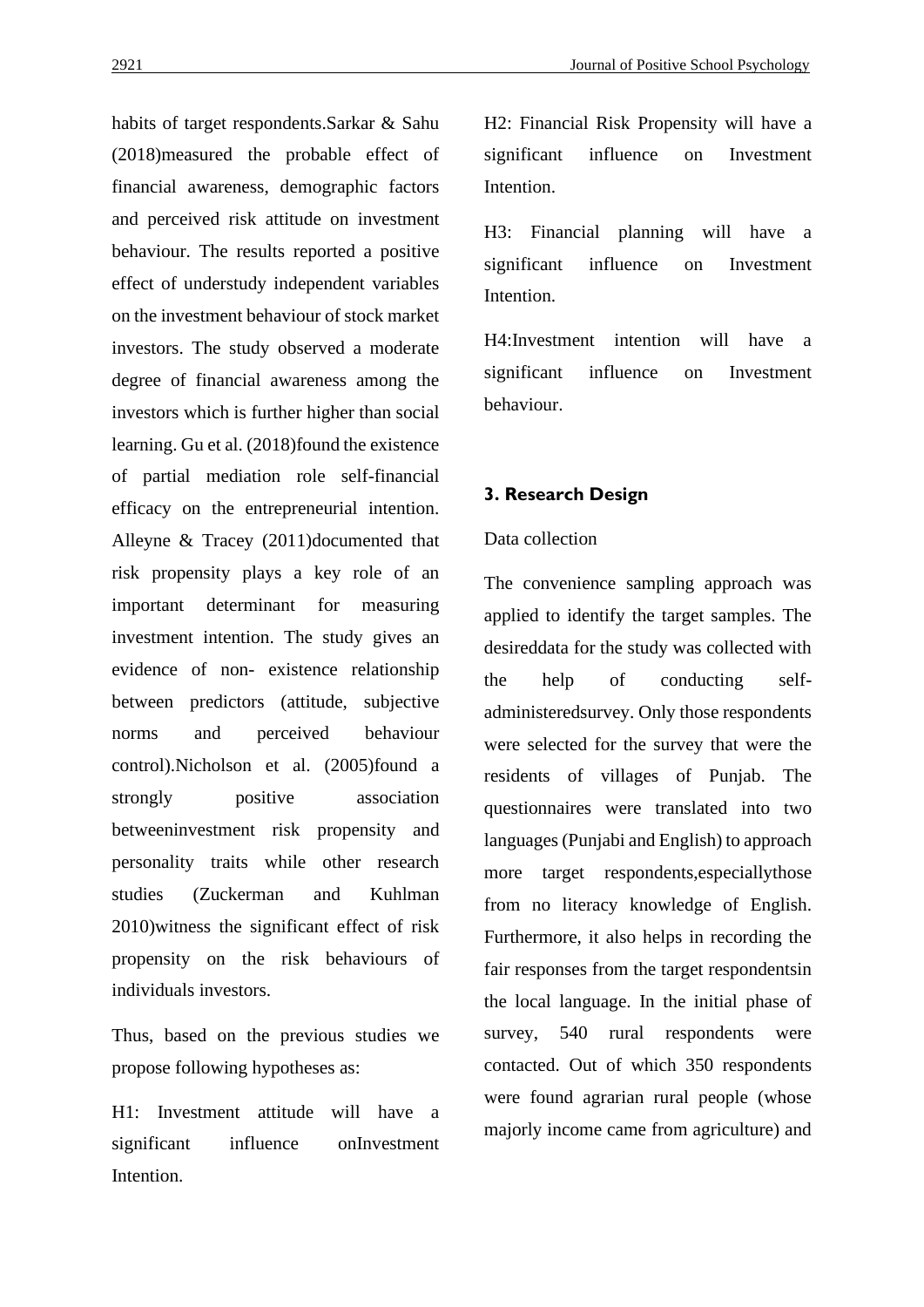only their responses were considered for the analysis.

#### Data Preparation

In the screening phase of data analysis, the collected responses of the target respondents were recorded in MS Excel. Then the coding of the collected data was done to convert qualitative responses into quantitative form in SPSS 24. This transformation assists in analyzing the data to achieve the objectives of the research. During this stage,missing responses were also checked and eliminated from the final response sheet. only 45 responses (out of 445) were found incomplete and eliminated from the list of responses. This process of response elimination is recommended byCreswell (2013).Consequently, 400 responses were considered valid for the analysis.

### Variables Under Study

The present research aims to find the relationship between the following understudy variables:

Financial Risk Propensity - Financial Risk indicates the degree to which an investor is willing to bear additional risks to earn high return.(Davies and Brooks, 2013;Sahi and Kalra, 2013).

Investment Intention: Investment intentionindicates an individual's consent to execute a specific behaviour towards

making an investment (Yadav and Pathak, 2017).

Investment Attitude:Investment attitudes are critical for segregating thenovice investors who have not yet gained any weighty investment expertise and so have not developed any investment-related behaviours. Sustainable investment decisions are substantially affected by the mindset of the investors themselves. (Adam and Shauki, 2014; Grant and Beck, 2008; & Tang and Baumeister, 1984)

Financial Planning: Financial planning reflects an effective utilization of savings to accumulate wealth, an individuals' planning to manage their current and future financial needs and investment, (Malaysia Financial Planning Council, 2004)

Investment Behaviour: Investment Behaviour examines the linkage betweendemographic factors, financial awareness and perceived risk attitudes while determining the behaviour of individual investors in the stock market (Sarkar and Sahoo, 2018)

#### Statistical Tools

Structural Equation Modeling (SEM) was employed to confirm the validation of proposed research model. In general, SEM is considered as "a set of statistical models that describes the association among multiple variables" (Hair Jr et al., 2016).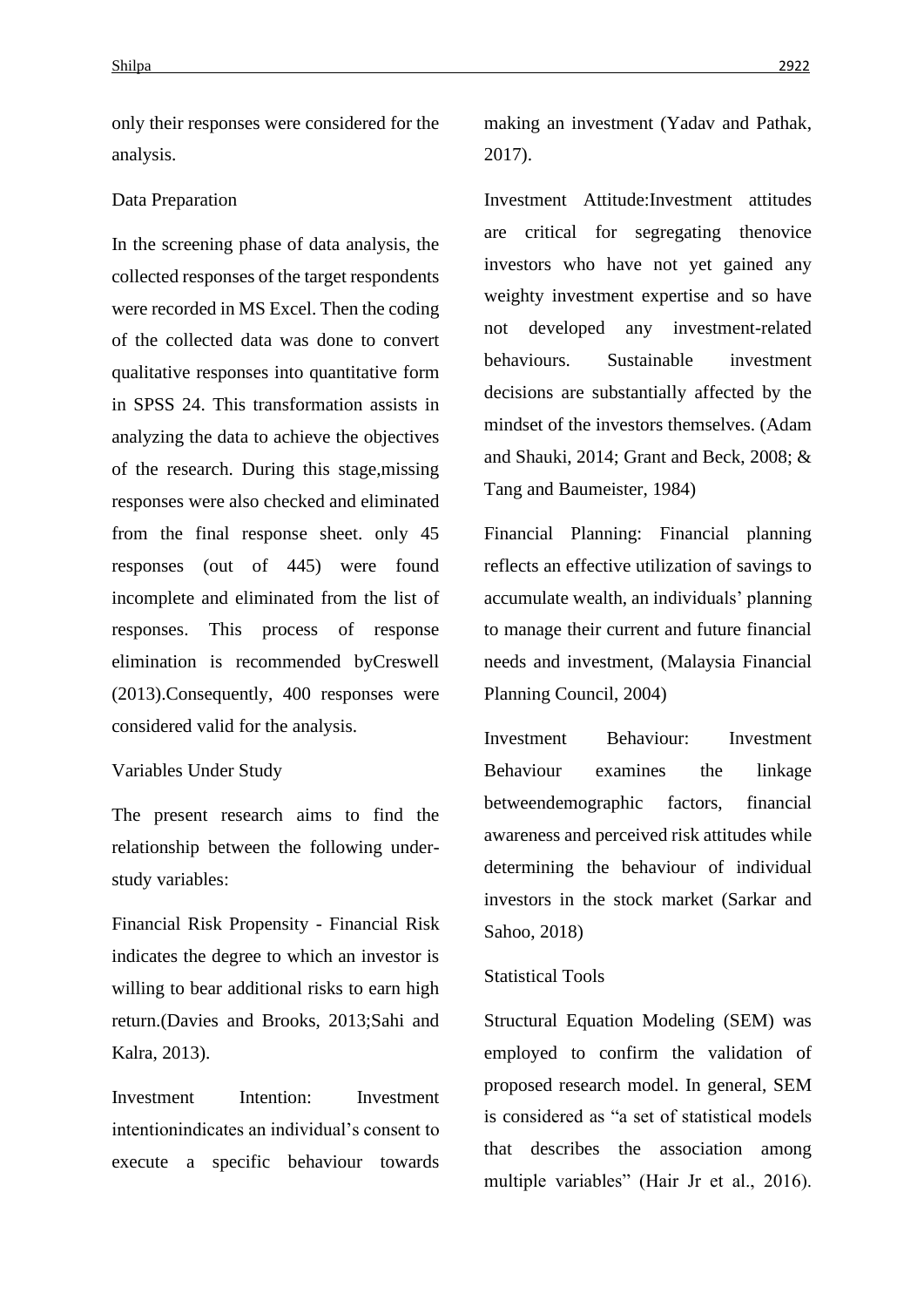Basically, SEM as a multiple linear regression modelling technique, ismore potent than other multivariate statistical tools. It has been observed that these firstgeneration techniques are developed to examine only one single association at a given time (Hair Jr. et al., 2016, Gefen and Straub, 2005).Moreover, SEM analysis also

enables the researchers to integrate the latent variables which is the missing point in first generation techniques(Hair Jr et al., 2016)

## Data Analysis

The following section elaborate the data analysis and its interpretation for the research.

| <b>Measure</b>                              | <b>Items</b>                           | <b>Frequency</b> |
|---------------------------------------------|----------------------------------------|------------------|
| Gender                                      | Male                                   | 230              |
|                                             | Female                                 | 120              |
|                                             | Less than 25 years                     | 46               |
|                                             | 26-35 years                            | 163              |
| Age                                         | 36-45 years                            | 76               |
|                                             | $46 - 55$ years                        | 39               |
|                                             | 55 years and above                     | 26               |
| <b>Marital Status</b>                       | Single/ Unmarried                      | 127              |
|                                             | Married                                | 223              |
| Qualification                               | High School $(10th)$                   | 115              |
|                                             | Senior Secondary School (10+2/Diploma) | 72               |
|                                             | Graduate                               | 119              |
|                                             | Post Graduate                          | 43               |
|                                             | Doctorate                              | $\overline{2}$   |
|                                             | Others                                 | $\overline{0}$   |
| <b>Income</b><br>from<br><b>Agriculture</b> | Less than 5 Lakh                       | 143              |
|                                             | 5-10 Lakh                              | 137              |
|                                             | 10-15 Lakh                             | 53               |
|                                             | 15-20 Lakh                             | 10               |
|                                             | 20 Lakh and above                      | $\overline{7}$   |
| House ownership                             | Own                                    | 315              |

#### Table I- *Demographic Profile*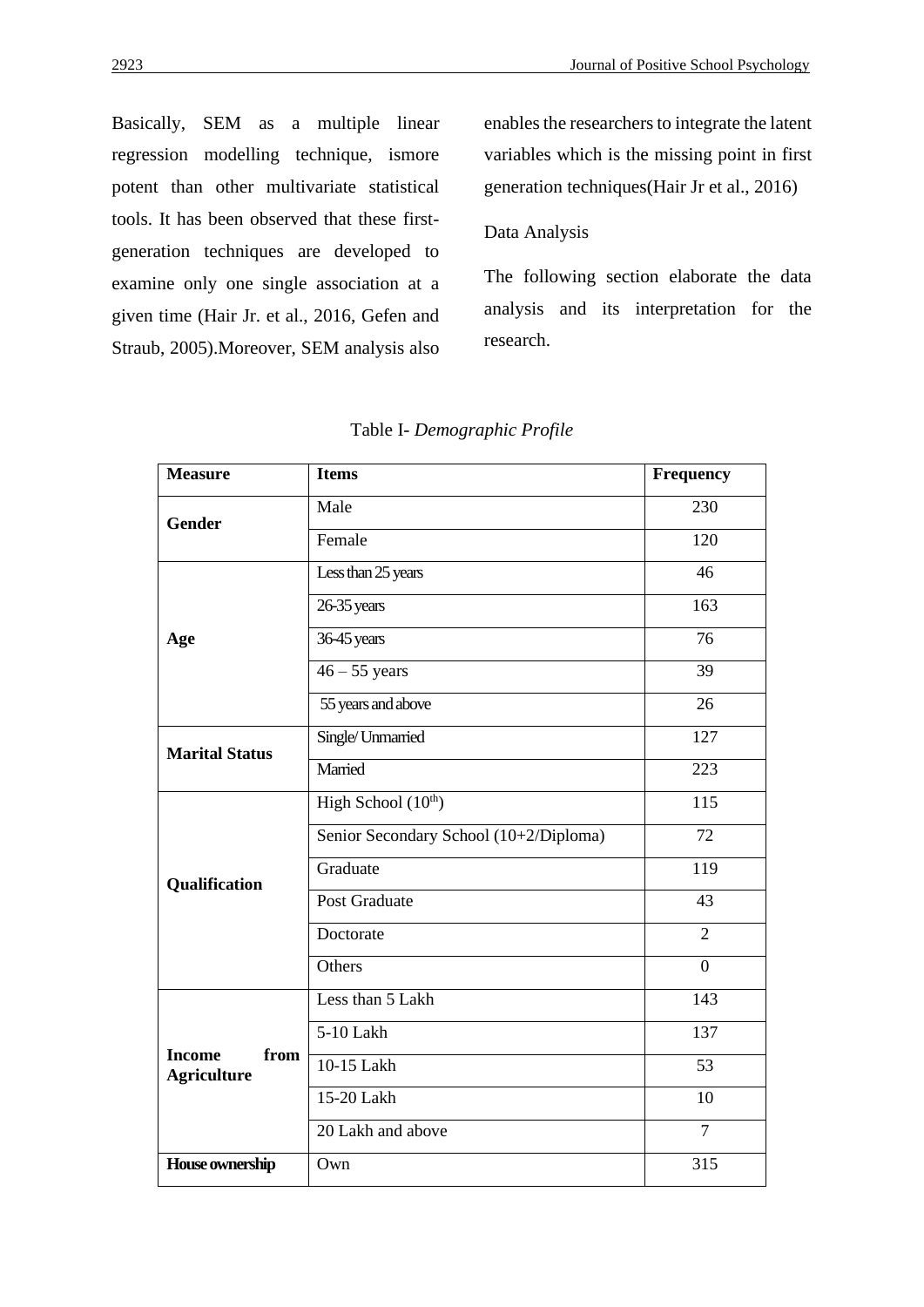|                                               | Rented                         | 35             |
|-----------------------------------------------|--------------------------------|----------------|
|                                               | <b>Bank Deposits</b>           | 245            |
|                                               | Equity (Shares)                | 10             |
|                                               | <b>Mutual Funds</b>            | 15             |
| <b>Current financial</b><br>investments       | <b>Postal Savings</b>          | 86             |
|                                               | Life Insurance                 | 65             |
|                                               | Chit funds (specify)           | $\Omega$       |
|                                               | <b>Bonds/Debentures</b>        | $\overline{0}$ |
|                                               | Family members                 | 248            |
|                                               | Friends                        | 42             |
|                                               | Colleagues                     | 34             |
|                                               | <b>Financial Advisors</b>      | 16             |
| <b>Financial</b><br>advice<br>taken<br>before | Media                          |                |
| investment                                    | (Business Channels/Newspapers) | 10             |

The above table indicates a total of 350 respondents' record were collected, out of which males consisted of sixty six percent (230) and females were thirty four percent (120). Five distinct age categories were established for the age distribution. 14% percent of responders in India were under the age of 25. The percentage of the population aged 26-35 was 46 percent, compared to 22 percent of those in the 36- 45 age bracket, 11 percent of those in the 46- 55 age bracket, and 6 percent of those aged 55 or above. The fact that respondents' marital status was assessed and found to be 64% married and 36% unmarried was noted.Furthermore, In addition, revenues were divided into sub-groups; farm income and non-agriculture income. Income was

separated into five strata by agriculture groupings. 41 per cent of respondents are in the income category (income less than 5 lakhs). 39% were Rs. 5 lakhs and Rs. 10 lakhs in the income group and the lowest respondents were Rs. Twenty lakhs and four percent in the income group.For agrarian class in India, 78% of the respondents were aware about bank deposits as one of the options of investmentFurthermore, it was asked of respondents whether they seek counsel from others before making investment decisions.When asked if they ask their family members for any financial difficulties, 60% of respondents said yes. According to 14 percent of respondents, friends are their most important associates, while 10 percent indicated colleagues. It was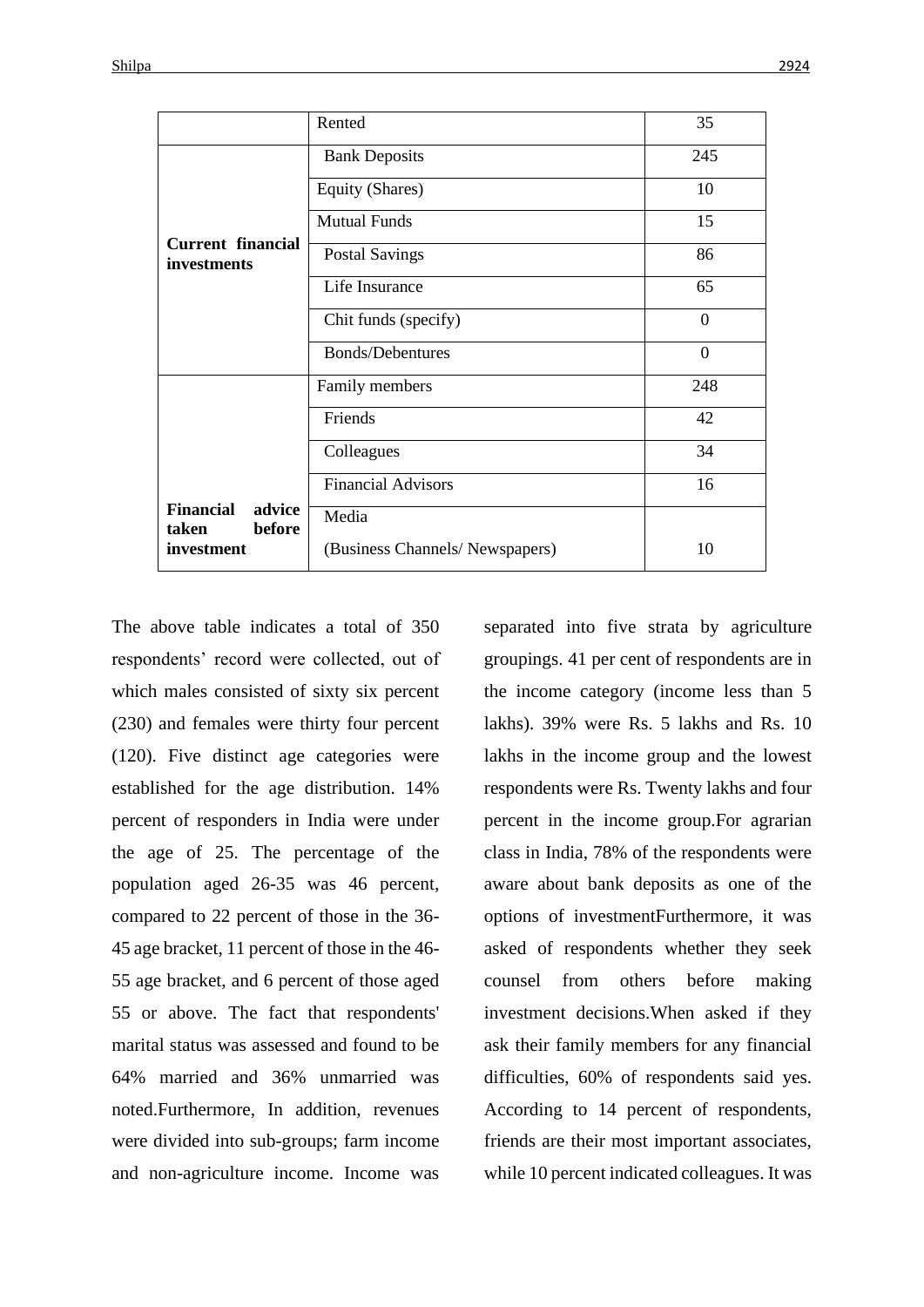just 9% of the respondents who claimed that before making any financial decision they consulted the views of financial consultants. Additionally, 7% used media for financial topics (business channels/newspapers).

|                            | Attitude | Knowledge<br>Financial | Financial<br>Planning | Financial Risk<br>Propensity | Self<br>Financial<br>Efficacy | Investment<br>Behaviour | Investment<br>Intention | Personal Traits | <b>Influence</b><br>Social |
|----------------------------|----------|------------------------|-----------------------|------------------------------|-------------------------------|-------------------------|-------------------------|-----------------|----------------------------|
| Attitude1                  | 0.909    |                        |                       |                              |                               |                         |                         |                 |                            |
| Attitude2                  | 0.913    |                        |                       |                              |                               |                         |                         |                 |                            |
| Attitude3                  | 0.803    |                        |                       |                              |                               |                         |                         |                 |                            |
| Beh1                       |          |                        |                       |                              |                               | 0.855                   |                         |                 |                            |
| Beh <sub>2</sub>           |          |                        |                       |                              |                               | 0.915                   |                         |                 |                            |
| Beh3                       |          |                        |                       |                              |                               | 0.903                   |                         |                 |                            |
| FK1                        |          | 0.869                  |                       |                              |                               |                         |                         |                 |                            |
| FK <sub>2</sub>            |          | 0.891                  |                       |                              |                               |                         |                         |                 |                            |
| FK3                        |          | 0.904                  |                       |                              |                               |                         |                         |                 |                            |
| FK4                        |          | 0.865                  |                       |                              |                               |                         |                         |                 |                            |
| FP1                        |          |                        | 0.722                 |                              |                               |                         |                         |                 |                            |
| FP2                        |          |                        | 0.846                 |                              |                               |                         |                         |                 |                            |
| FP3                        |          |                        | 0.809                 |                              |                               |                         |                         |                 |                            |
| FP4                        |          |                        | 0.818                 |                              |                               |                         |                         |                 |                            |
| FP5                        |          |                        | 0.774                 |                              |                               |                         |                         |                 |                            |
| FRP1                       |          |                        |                       | 0.883                        |                               |                         |                         |                 |                            |
| FRP2                       |          |                        |                       | 0.908                        |                               |                         |                         |                 |                            |
| FRP3                       |          |                        |                       | 0.902                        |                               |                         |                         |                 |                            |
| FRP4                       |          |                        |                       | 0.871                        |                               |                         |                         |                 |                            |
| FSE1                       |          |                        |                       |                              | 0.744                         |                         |                         |                 |                            |
| FSE <sub>2</sub>           |          |                        |                       |                              | 0.841                         |                         |                         |                 |                            |
| FSE3                       |          |                        |                       |                              | 0.787                         |                         |                         |                 |                            |
| FSE4                       |          |                        |                       |                              | 0.84                          |                         |                         |                 |                            |
| FSE5                       |          |                        |                       |                              | 0.791                         |                         |                         |                 |                            |
| FSE <sub>6</sub>           |          |                        |                       |                              | 0.723                         |                         |                         |                 |                            |
| <b>Intention1</b>          |          |                        |                       |                              |                               |                         | 0.855                   |                 |                            |
| <b>Intention2</b>          |          |                        |                       |                              |                               |                         | 0.871                   |                 |                            |
| Intention3                 |          |                        |                       |                              |                               |                         | 0.833                   |                 |                            |
| <b>Intention4</b>          |          |                        |                       |                              |                               |                         | 0.758                   |                 |                            |
| PT1                        |          |                        |                       |                              |                               |                         |                         | 0.913           |                            |
| PT <sub>2</sub>            |          |                        |                       |                              |                               |                         |                         | 0.915           |                            |
| PT3                        |          |                        |                       |                              |                               |                         |                         | 0.902           |                            |
| SI1                        |          |                        |                       |                              |                               |                         |                         |                 | 0.785                      |
| SI2                        |          |                        |                       |                              |                               |                         |                         |                 | 0.799                      |
| SI3                        |          |                        |                       |                              |                               |                         |                         |                 | 0.853                      |
| <b>SI4</b>                 |          |                        |                       |                              |                               |                         |                         |                 | 0.795                      |
| SI5<br>$\sim$<br>$CDM$ DLC |          |                        |                       |                              |                               |                         |                         |                 | 0.794                      |

|  |  |  | Table-II – Item Loadings |  |  |
|--|--|--|--------------------------|--|--|
|--|--|--|--------------------------|--|--|

Source – SEM- PLS outcome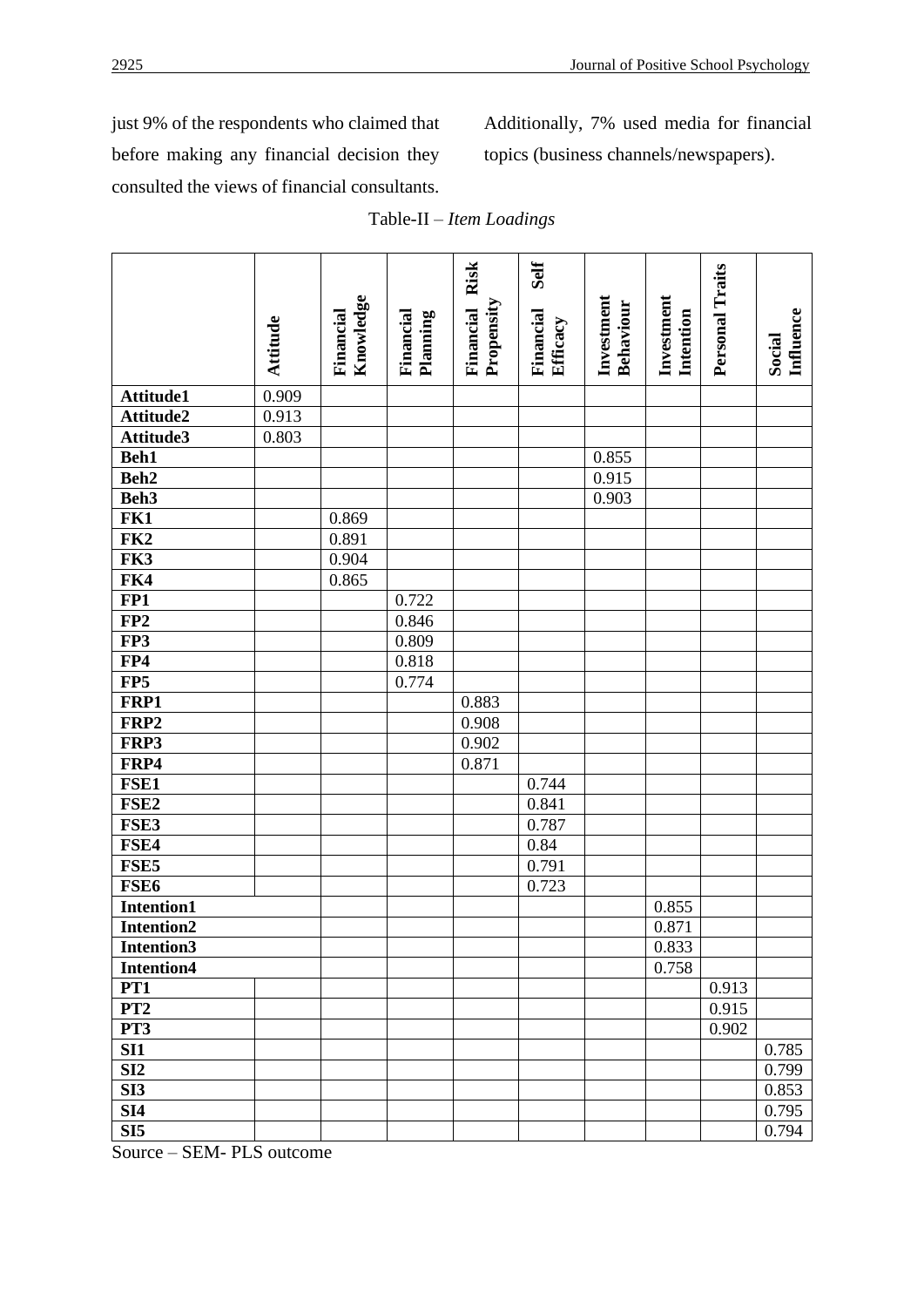The values exhibited in Table – II indicates the outer loadings. The association between the presence of a latent variable and reflecting indicators in the outer models isrepresented bythe outer loading values.The indicators with outer loading values more than 0.6 were retained whereas the indicator with values between 0.4 and 0.6 were eliminated(Hair Jr et al.,2016). The values demonstrated in above table were found to be higher than threshold limit (0.6) that confirm the items as reliable items. The statistics validate the 37 items to examine the dependent and independent variables.

| <b>Constructs</b>               | Attitude | Knowledge<br>Financial | Financial<br>Planning | Risk<br>Propensity<br>Financial | Self<br>Financial<br>Efficacy | Investment<br>Behaviour | Investment<br>Intention | Personal Traits | <b>Social Influence</b> |
|---------------------------------|----------|------------------------|-----------------------|---------------------------------|-------------------------------|-------------------------|-------------------------|-----------------|-------------------------|
| <b>Attitude</b>                 | 0.776    |                        |                       |                                 |                               |                         |                         |                 |                         |
| <b>Financial</b>                | 0.359    | 0.853                  |                       |                                 |                               |                         |                         |                 |                         |
| Knowledge                       |          |                        |                       |                                 |                               |                         |                         |                 |                         |
| <b>Financial</b>                | 0.42     | 0.196                  | 0.805                 |                                 |                               |                         |                         |                 |                         |
| <b>Planning</b>                 |          |                        |                       |                                 |                               |                         |                         |                 |                         |
| <b>Financial Risk</b>           | 0.698    | 0.514                  | 0.392                 | 0.781                           |                               |                         |                         |                 |                         |
| <b>Propensity</b>               |          |                        |                       |                                 |                               |                         |                         |                 |                         |
| <b>Self</b><br><b>Financial</b> | 0.423    | 0.465                  | 0.454                 | 0.445                           | 0.821                         |                         |                         |                 |                         |
| <b>Efficacy</b>                 |          |                        |                       |                                 |                               |                         |                         |                 |                         |
| <b>Investment</b>               | 0.178    | 0.045                  | 0.051                 | 0.086                           | 0.061                         | 0.805                   |                         |                 |                         |
| <b>Behaviour</b>                |          |                        |                       |                                 |                               |                         |                         |                 |                         |
| <b>Investment</b>               | 0.367    | 0.219                  | 0.545                 | 0.476                           | 0.198                         | 0.412                   | 0.798                   |                 |                         |
| <b>Intention</b>                |          |                        |                       |                                 |                               |                         |                         |                 |                         |
| <b>Personal Traits</b>          | 0.276    | 0.187                  | 0.167                 | 0.152                           | 0.158                         | 0.245                   | 0.458                   | 0.878           |                         |
| <b>Social</b>                   | 0.356    | 0.299                  | 0.598                 | 0.456                           | 0.567                         | $-0.062$                | 0.268                   | 0.276           | 0.813                   |
| <b>Influence</b>                |          |                        |                       |                                 |                               |                         |                         |                 |                         |

Table III - *Correlation Matrix*

Table-IIIdemonstrates the statistics of discriminant validity. It examines the degree of distinctiveness of one latent variable from other latent variables under study while estimating the endogenic variables (Hair Jr et al., 2016).The statistical values (highlighted in bold) bold in the above table are Attitude (0.776), Financial knowledge (0.853), Financial Planning (0.805), Financial Self efficacy (0.781), Investment Behaviour (0.891), Investment Intention (0.798), Personal traits (0.878), and social influence (0.813). The data, expressed in terms of values here, represent the underroot of average variance extracted (AVE) from the constructs employed in the study. The above depicted statistical values are higher than the correlation values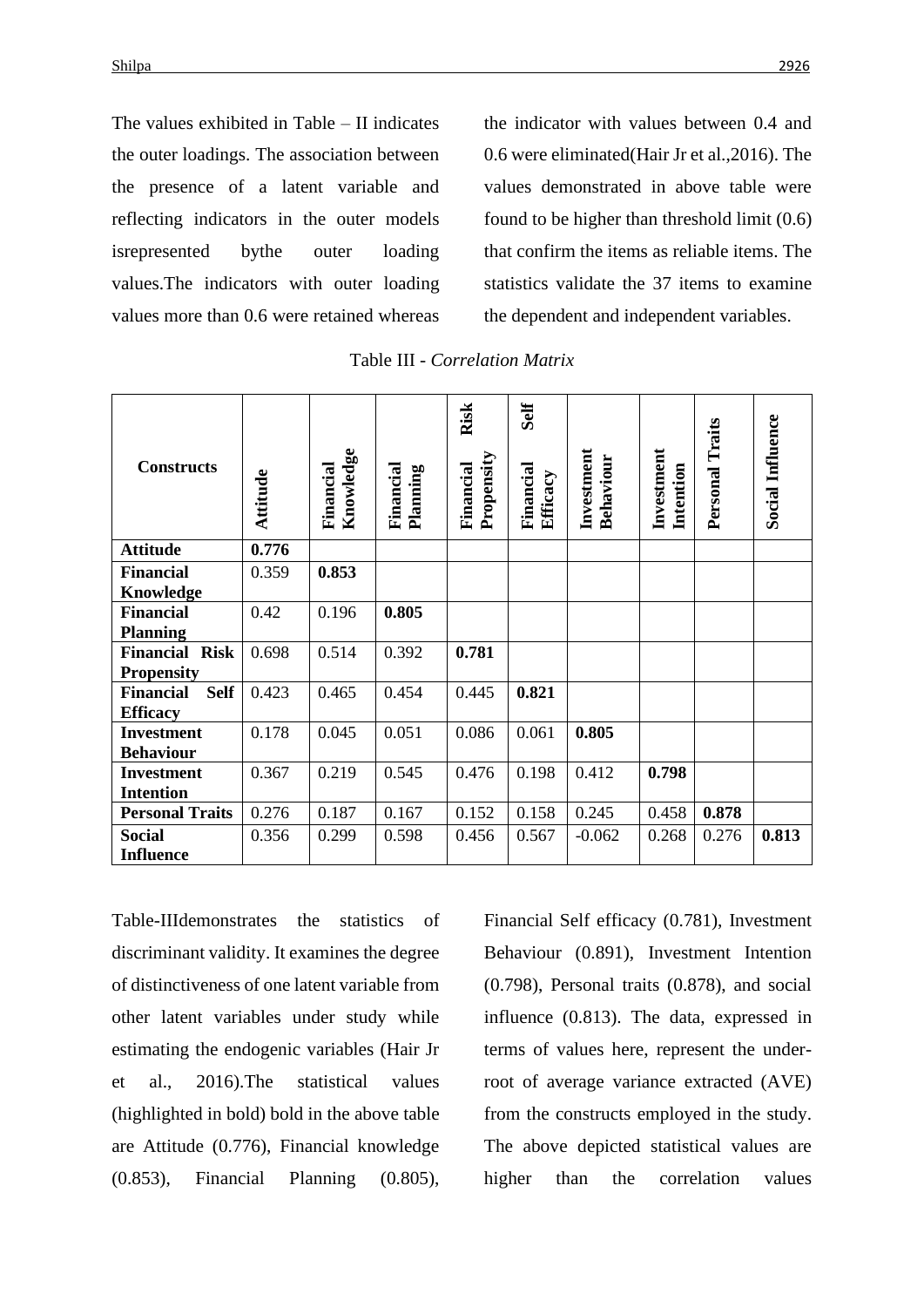(represented in off diagonal) between each construct and other constructs as well in the relevant rows and columns. This shows that each construct is clearly different from each other and satisfy the achieved this discriminant validity criteria. Thus, the

present study is appropriate for further analysis. A latent construct must exhibit a better variance of its own variables preferably over the variance of other latent constructs (Hair et al., 2016).

| Influence Paths                                                       | Hypothesis     | Original<br>Sample $(O)$ | <b>T-Statistics</b><br>( O/STDEV ) | $P-$<br>Values | Decision  |
|-----------------------------------------------------------------------|----------------|--------------------------|------------------------------------|----------------|-----------|
| Attitude<br>Investment<br>$\rightarrow$<br>Intention                  | $H_1$          | 0.251                    | 2.045                              | 0.046          | Supported |
| Intention<br>Investment<br>$\Rightarrow$<br>Investment Behaviour      | H <sub>2</sub> | 0.423                    | 4.123                              | 0.034          | Supported |
| Financial<br>Planning<br>$\Rightarrow$<br><b>Investment Intention</b> | $H_3$          | 0.324                    | 3.145                              | 0.047          | Supported |
| Financial Risk Propensity -><br>Investment Intention                  | $H_4$          | 0.189                    | 2.765                              | 0.034          | Supported |

Table V - *Influence Paths and Hypothesis Results*

The above Table -V demonstrate the understudy hypotheses and the relationship between the latent variables and the bootstrap critical ratios is presented below. Bootstrapping's t-statistics verify the accuracy and consistency of the results. The empirical results are acceptable as the tstatistics level is more than 1.96 at a 95% confidence range for 5,000 samples (Hair Jr et al., 2016).

The results indicates that all the four hypotheses were supported.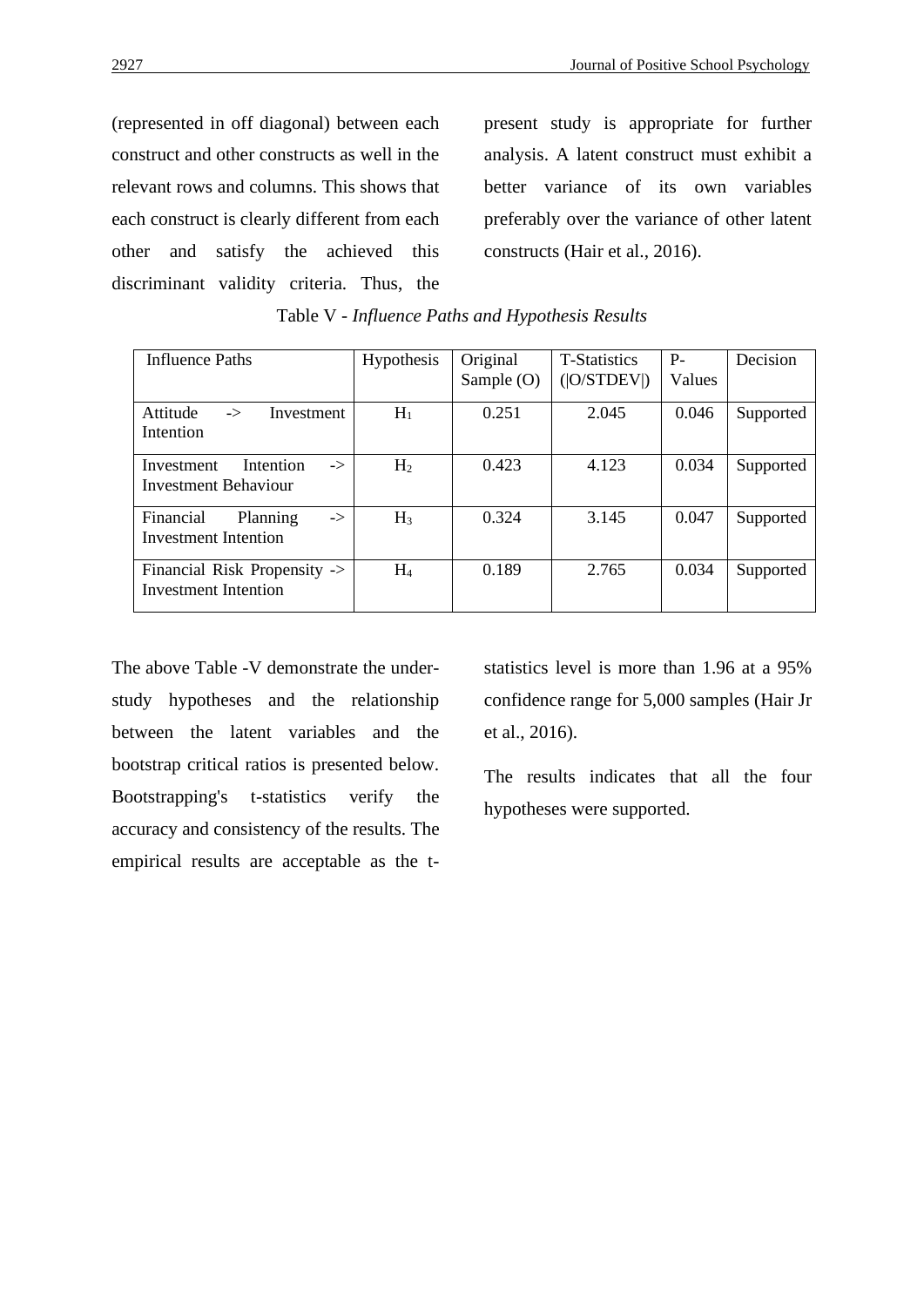

Figure I - *Structural Model*

The figure depicts the tested and validated research model. It highlights the output of SmartPLS3.2.1 software. It is depicted from the graph above, attitudes, financial planning, and financial risk propensity all have a substantial impact on investing intentions. In addition, investment intention has a momentous effect on agrarian rural investors' investing behaviour. These results

serve as a foundation for the discussion that follows.

# **4. Discussion**

The present research aspired to investigate the factors influencing agrarian rural people's investment behaviour. The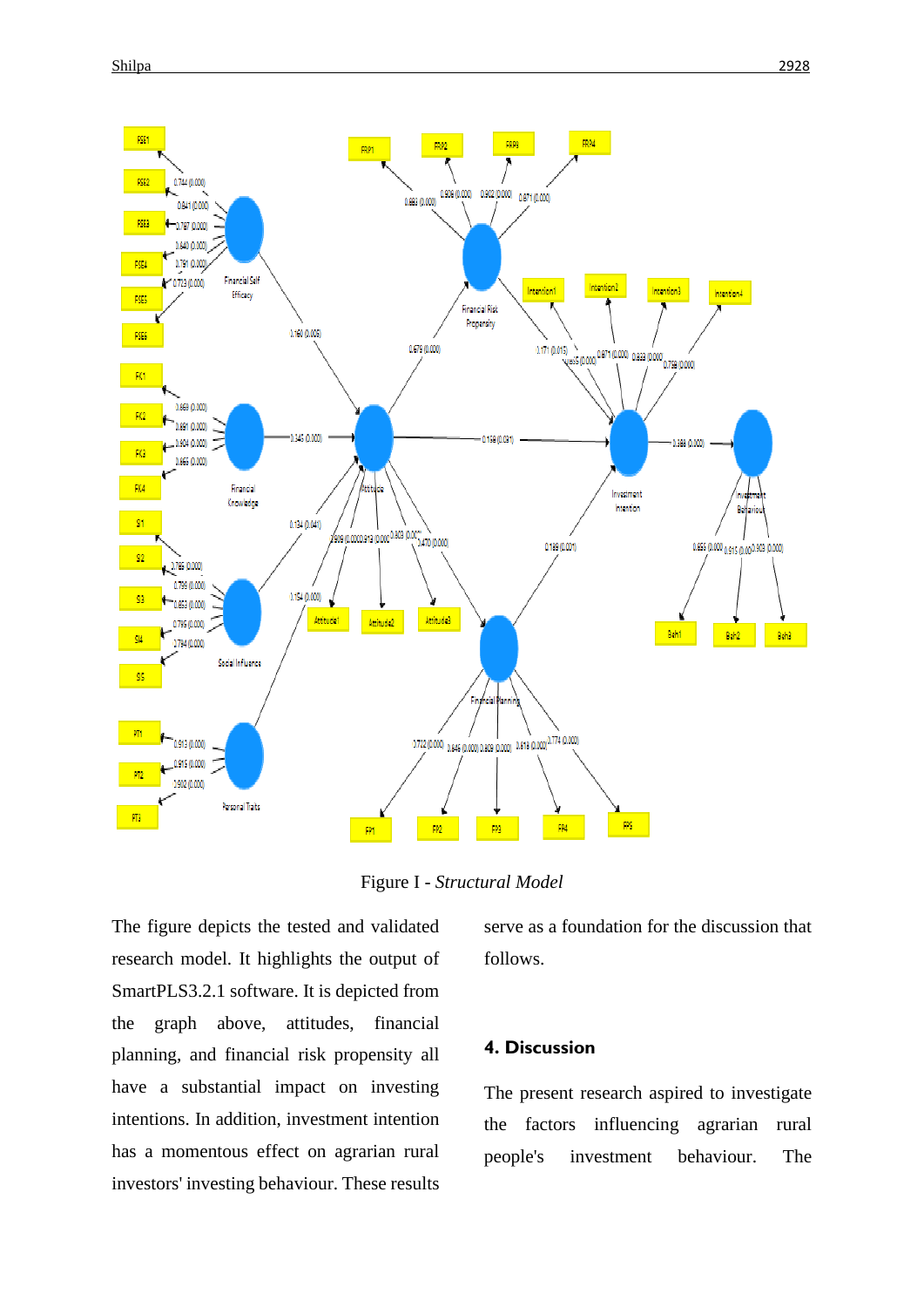empirical results demonstrates that individuals with a greater degree of financial planning were more likely to make investments.The findings are on the same lines of previous research studies (Shehata et al.,2021; Wiedemann et al.,2009). In addition to the above findings, a positive relationship was observed between financial risk propensity and investment intention. This finding is same as documented byprevious studies of Rajak et al (2020) and Khan et al. (2017). First, the results refer to the four dimensions of attitude (namely financial self-efficacy, financial knowledge, Social Influence and Personality Traits) significantly related to the underlying concept that they convey. These results are on the same lines as documented byLee et al.'s (2019) findings. The results depict that the total effect of financial self-efficacy is the highest (2.168) on determining the attitude of agrarian rural investors which is further followed by Personality traits (2.158) and financial knowledge (0.345) that leads to determine the investment intention of investors. These results support the results of previous studies (Lim et al. 2018; Nguyen 2020). The result shows that social influence (0.134) has least contribution in determining the attitude of agrarian rural people. This is in contrast with the findings of Hasib (2020) which indicated a notable association between social influence and investment attitude. These findings

highlight the importance of financial selfefficacy, financial knowledge, and personality attributes in forming the investing attitude, which in turn helps drive the decision to invest.Second, the results report that financial risk propensity of investors contributes the most in determining the investment intention. The similar findings were documented by existing literature (Hasib, 2020 and Shehata et al., 2021).The findings demonstrates that the more risk-averse an investor is, the more likely he or she is to invest in various investment options. Investors may be able to withstand the loss of the investment and tend to continue investing in other options. The findings of the prior research investigations lend support to this conclusion as well Sadiq and Khan, 2019). As a result, the data imply that the stronger an investor's intention to invest, the more likely it is that the investor will acquire good behaviours toward investing.

#### **5. Conclusion and Implications**

Accordingly, the primary objective of the current study was to identify the characteristics that were likely to have a considerable impact on the investment behaviour of the first type of rural investors under examination. Punjab was chosen as the location for the study because of its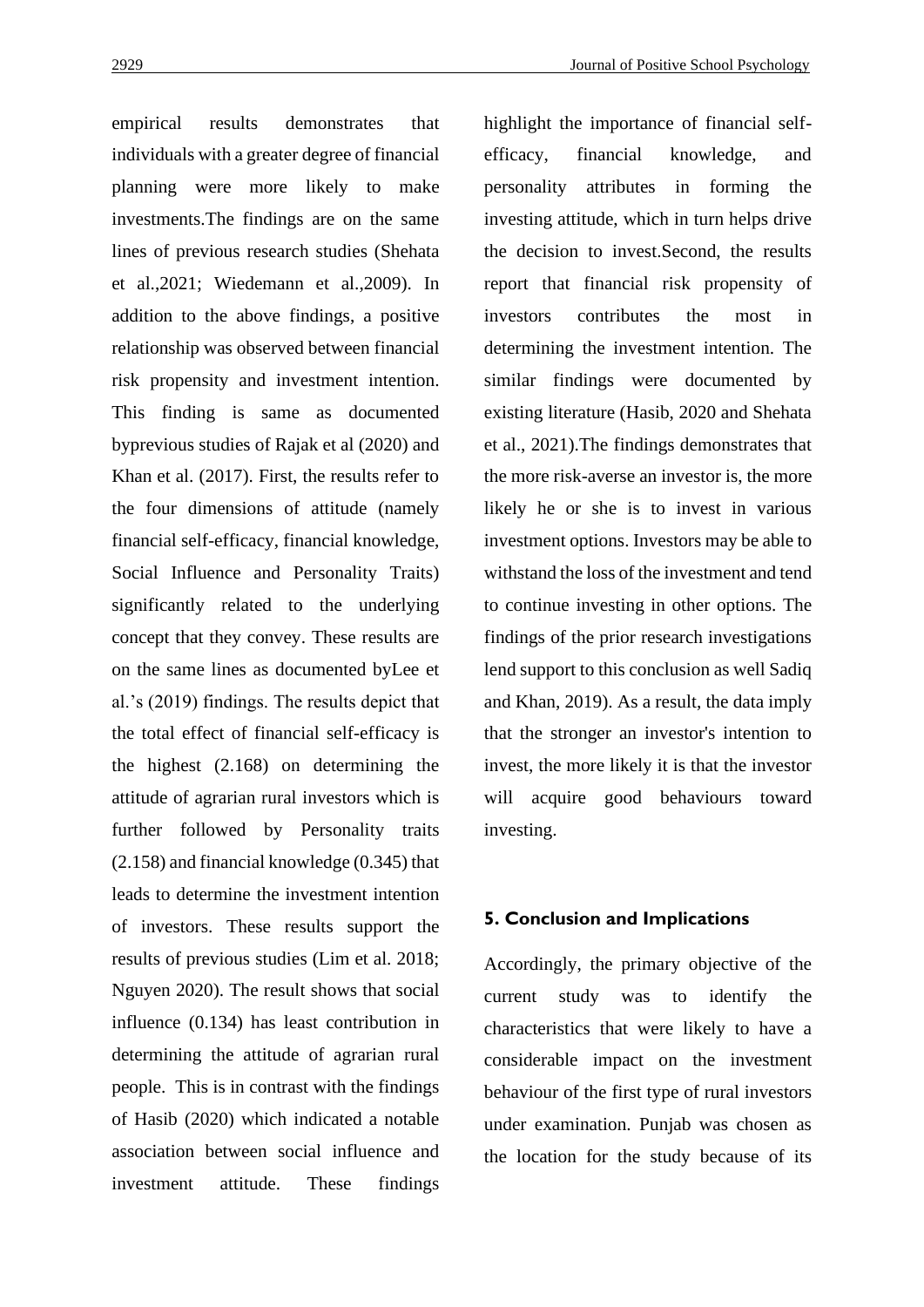agrarian-based economy. Rural agricultural investors are unable to make reasonable decisions all of the time due to the inconsistency of their income and the scarcity of new information available in rural areas. Individual investors' decisionmaking can be influenced by a wide range of different factors, many of which are psychological in nature and tend to lead people toward their cognitive and emotional investment behaviour. They demonstrate a lack of awareness of various investment possibilities like as stock markets, mutual funds, derivatives, and so on as a result of the limitations in the transmission of financial knowledge among agricultural rural investors. They are more likely to prioritise their traditional investment, which is the acquisition of additional agricultural land. According to the findings of the study, greater financial knowledge, personality traits, and financial self-efficacy are associated with the formation of positive investment intentions. According to the findings of the study, the higher the financial risk propensity among investors, the greater the positive intention to invest, and the greater the likelihood of achieving the financial goal in order to meet future needs, all of which contribute to defining the investment behaviour of agrarian rural investors. Furthermore, it will aid in the development of strategies to ensure that the return on their investment portfolio is consistent with their level of financial confidence. In addition, it is recommended that governments in all nations conduct "investor awareness" programmes for agricultural rural investors in order to improve their technical knowledge of various financial products and the operation of financial markets in general.

#### **Reference**

- [1] Ajzen, I., & Fishbein, M. (1977). Attitude-behavior relations: Theoretical analysis and review of empirical research. Psychological Bulletin, 84, 888- 918.http://dx.doi.org/10.1037/0033- 2909.84.5.888
- [2] Akhtar, F. & Das, N. (2018). Predictors of investment intention in Indian stock markets
- [3] Extending the theory of planned behaviour. International Journal of Bank Marketing. https:// doi.org/10.1108/IJBM-08-2017-0167
- [4] Alleyne, P., & Tracey, B. (2011). Using the Theory of Planned Behaviour and Risk Propensity to Measure ... Journal of Eastern Caribbean Studies, 36(1), 1– 20.
- [5] Carrington, M. J., Neville, B. A., & Whitwell, G. J. (2010). Why ethical consumers don't walk the talk: Towards a framework for understanding the gap between the ethical purchase intentions and actual buying behaviour of ethically minded consumers. Journal of Business Ethics, 97, 139–158.
- [6] Chin, W. W. (1998). The partial least squares approach to structural equation modeling. In G.
- [7] A. Marcoulides (Ed.), Modern Methods for Business Research (pp.295e336). Hillsdale, NJ: Lawrence Erlbaum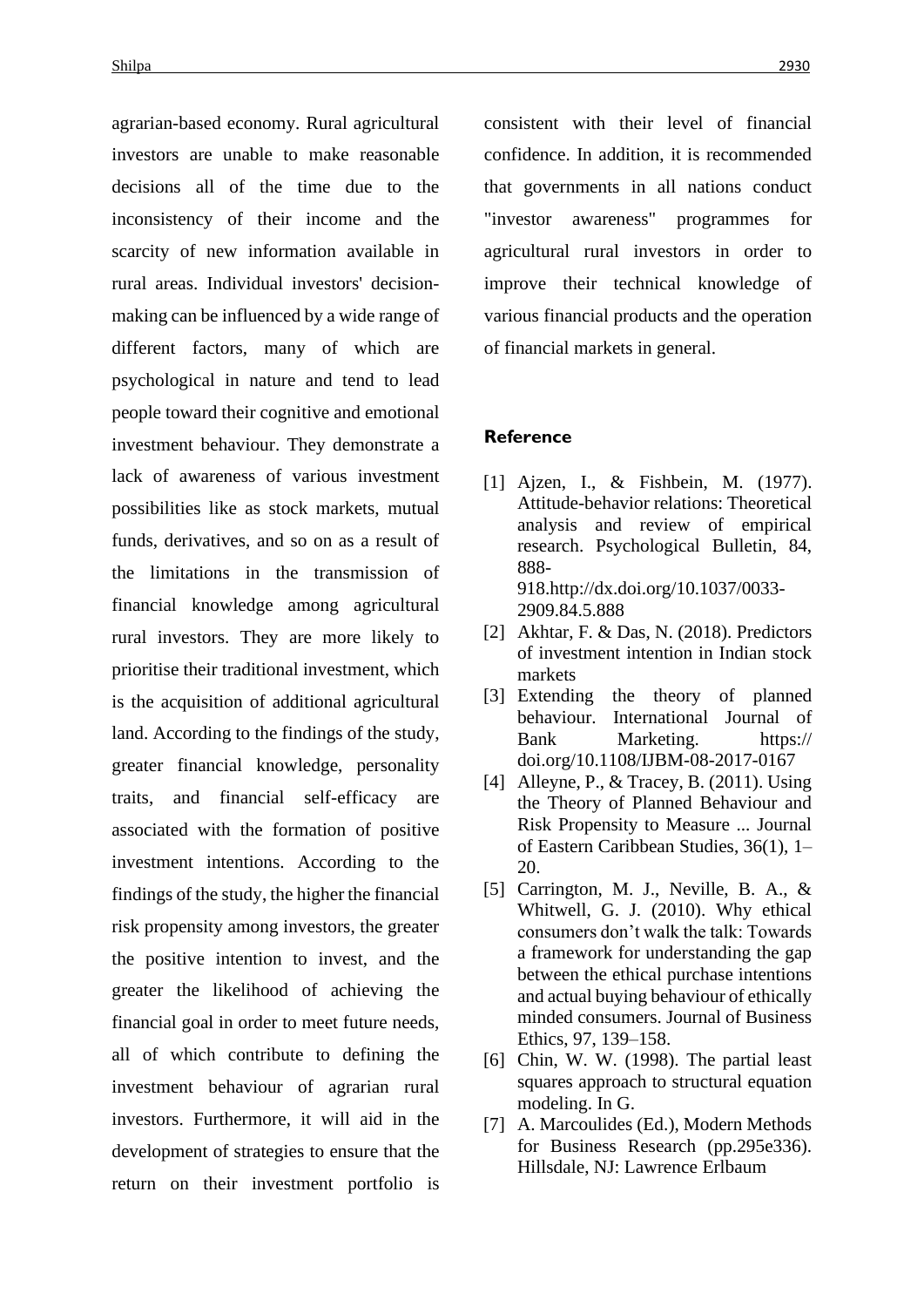- [8] Chin, W.W., Gopal, A. and Salisbury, W.D. (1997), "Advancing the theory of adaptive
- [9] structuration: the development of a scale to measure faithfulness of appropriation", Information Systems Research, 8 (4), 342-367.
- [10] Deb, S. & Singh, R. (2018). Dynamics of Risk Perception Towards Mutual Fund Investment
- [11] Decisions. Iranian Journal of Management Studies. 11(2), 407-424
- [12] Fessler, P., Silgoner, M., & Weber, R. (2020). Financial knowledge, attitude and behavior: evidence from the Austrian Survey of Financial Literacy. Empirica, 47(4), 929–947. https://doi.org/10.1007/s10663-019- 09465-2
- [13] Fornell, Claes, & David F. Larcker. (1981). Evaluating Structural Equation Models with
- [14] Unobservable Variables and Measurement Error. Journal of Marketing Research, 18, 39–50.
- [15] Gasti, A. (2017). Savings and Investment Behaviour of Rural Household : an analytical Study of Households of Dharwad District of Karnataka State. Imperial Journal of Interdisciplinary Research (IJIR), 3(4), 548–553. https://www.onlinejournal.in/IJIRV3I4

/078.pdf

- [16] Gefen, D., & Straub, D. (2005). A Practical Guide To Factorial Validity Using PLS-Graph:
- [17] Tutorial And Annotated Example. Communications of the Association for Information Systems, 16, pp-pp. https://doi.org/10.17705/1CAIS.01605
- [18] Ghodake, S. P. & Khedkar, E. B. (2020). A Study of The Savings and Investment Pattern of
- [19]Rural Household with Special Reference to Nashik District: A Pilot Study. Vidyabharati International Interdisciplinary Research Journal 11(1), 73-83

[20] Gopi, M., & Ramayah, T. (2007). Applicability of theory of planned behavior in predicting intention to trade online: Some evidence from a developing country. International Journal of Emerging Markets, 2(4), 348–360. https://doi.org/10.1108/174688007108

24509 [21] Gu, J., Hu, L., Wu, J., & Lado, A. A. (2018). Risk Propensity, Self-Regulation, and Entrepreneurial Intention: Empirical Evidence from China. Current Psychology, 37(3), 648– 660. https://doi.org/10.1007/s12144- 016-9547-7

- [22] Hair, J. F., Hult, G. T. M., Ringle, C. M., and Sarstedt, M. (2017). A Primer on Partial Least Squares Structural Equation Modeling (PLS-SEM). 2nd Ed. Thousand Oaks, CA: Sage
- [23] Hair JF, Sarstedt M, Matthews L, et al. (2016b) Identifying and Treating Unobserved
- [24] Heterogeneity with FIMIX-PLS: Part I - Method. European Business Review, 28(1), 63-76.
- [25] Hair Jr. J. F., Marko Sarstedt, Lucas Hopkins, Volker G. Kuppelwieser, (2014). Partial least
- [26] squares structural equation modeling (PLS-SEM): An emerging tool in business research. European Business Review, 26 (2), 106-121. https://doi.org/10.1108/EBR-10-2013- 0128
- [27] Hair, J.F., Ringle, C.M. & Sarstedt, M. (2011). PLS-SEM: indeed a silver bullet. Journal of
- [28] Marketing Theory and Practice, 19(2), 139-151.
- [29] Hasib, A. (2020). Personality Traits and Perceived Investment Performance: Mediating
- [30] Role of Social Influence. Journal of Finance & Economics Research. 5(1),18-29
- [31] Henseler, J., Ringle, C. M., & Sarstedt, M. (2012). Using partial least squares path modeling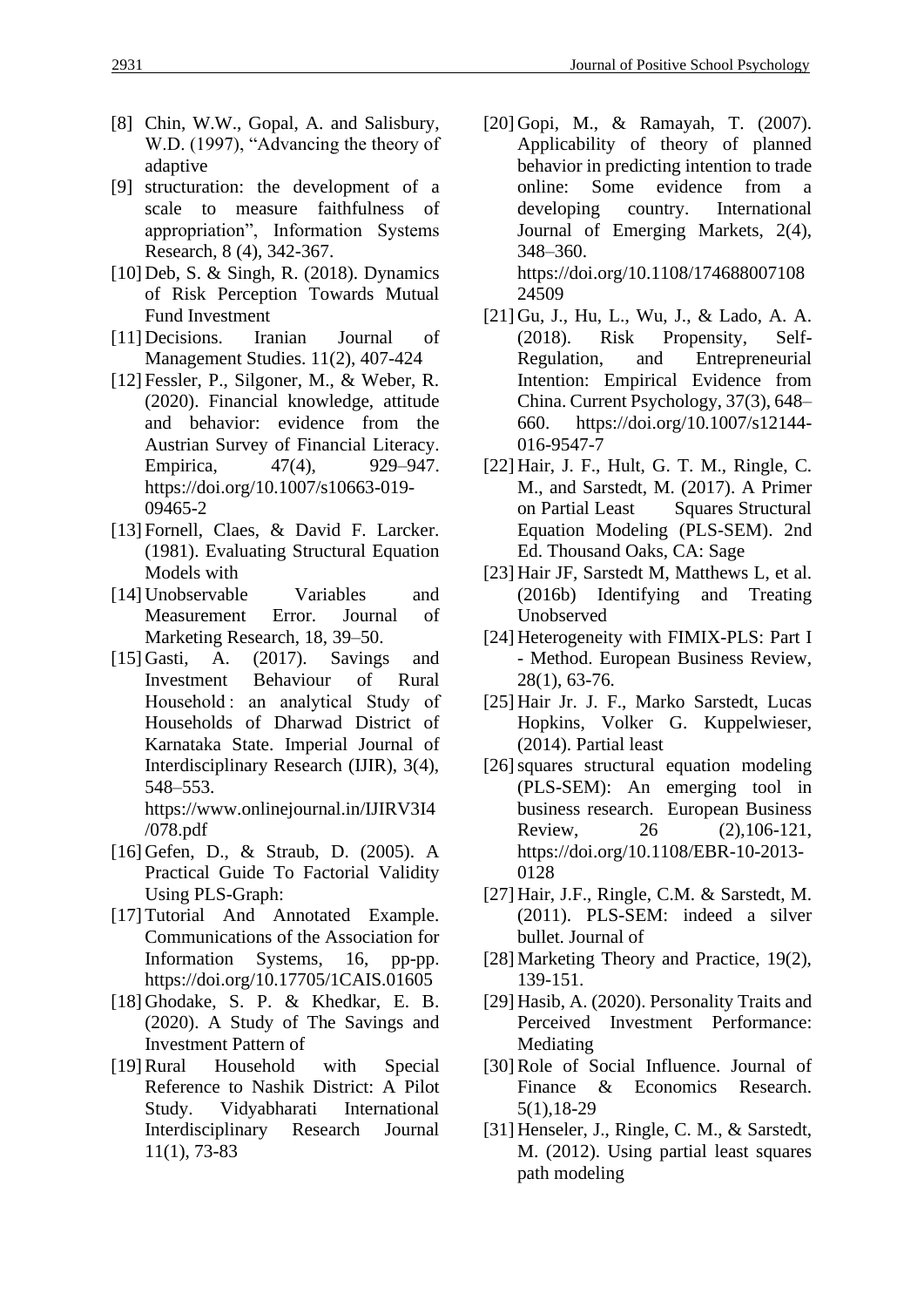- [32] in international advertising research: Basic concepts and recent issues. In S. Okazaki (Ed.), Handbook of research in international advertising (pp. 252e276). London: Edward Elgar
- [33]Ivo Vlaev I., Chater N. & Neil Stewart N. (2009) Dimensionality of Risk Perception: Factors Affecting Consumer Understanding and Evaluation of Financial Risk, Journal of Behavioral Finance, 10:3, 158-181, DOI: 10.1080/1542756090316772epnds upon their 0
- [34] Khan M. T. I., Tan, S. H., Chong, L. L. (2017). Information sources and investing decisions –
- [35] a path modeling approach. Managerial Finance, 43(8), 928-947
- [36] https://doi.org/10.1108/MF-08-2016- 0232
- [37] Lim T. S., Rasid M., Mohd R. A. K., Z. K. A.B.U., Junainah J., Raman N. (2018), Journal of
- [38] Behavioral and Experimental Finance A Serial Mediation Model of Financial Knowledge on the Intention to Invest: The Central Role of Risk Perception and Attitude, 1-13
- [39] Naveed, M., Ali. S.,Iqbal, K. & Sohail, M. K.(2020). Role of financial and nonfinancial
- [40] information in determining individual investor investment decision: a signaling perspective. South Asian Journal of Business Studies. 9(2), 261- 278
- [41] Nicholson, N., Soane, E., Creevy F., M., & Willman, P. (2005). Personality and domain-specific risk taking. Journal of Risk Research, 8(2), 157–176. https://doi.org/10.1080/136698703200 0123856
- [42] Nugraha, B. A., & Rahadi, R. A. (2021). Analysis of Young Generations toward Stock Investment Intention: A Preliminary Study in an Emerging Market. Journal of Accounting and Investment, 22(1), 80–103. https://doi.org/10.18196/jai.v22i1.9606
- [43] Phan, K.C. & Zhou, J. (2012). Factors Influencing Individual Investor Behavior: An Empirical
- [44] Study of the Vietnamese Stock Market, American Journal of Business and Management. 3 (2), 77-94
- [45]Razak, N. A., Marmaya, N. H., Wee, N. M. B. M. F., Arham, A. F., Sa'ari, J. R., & Hafiza Harun, N. N. (2020). Causal Inferences – Risk-Taking Propensity Relationship Towards Entrepreneurial Intention Among Millennials. International Journal of Academic Research in Business and Social Sciences, 10(3), 775– 786.
- [46]Ringle, C. M., Wende, S., & Becker, J. (2015). SmartPLS 3. B€onningstedt: SmartPLS.
- [47] Retrieved from http://www.smartpls.com.
- [48]Ringle CM, Sarstedt M, Mitchell R, et al. (2019) Partial Least Squares Structural Equation
- [49] Modeling in HRM Research. The International Journal of Human Resource Management forthcoming.
- [50] Sadiq, N. M. & Khan, R. A. A. (2019). Impact of Personality Traits on Investment Intention: The Mediating Role of Risk Behaviour and the Moderating Role of Financial Literacy. Journal of Finance & Economics Research, 4(1): 1-18
- [51] Sarkar, A. K., & Sahu, T. N. (2018). Analysis of Investment Behaviour of Individual Investors of Stock Market: A Study in Selected Districts of West Bengal. Pacific Business Review International,  $10(7)$ ,  $7-17$ . www.pbr.co.in
- [52] Scholz, U., Schuz, B., Ziegelmann, J. P., Lippke, S., & Schwarzer, R. (2008). Beyond behavioural intentions: Planning mediates between intentions and physical activity. British Journal of Health Psychology, 13, 479–494
- [53] Senthikumar, P.(2017). A Study on Investment Pattern and Awareness of Farmers in Pollachi